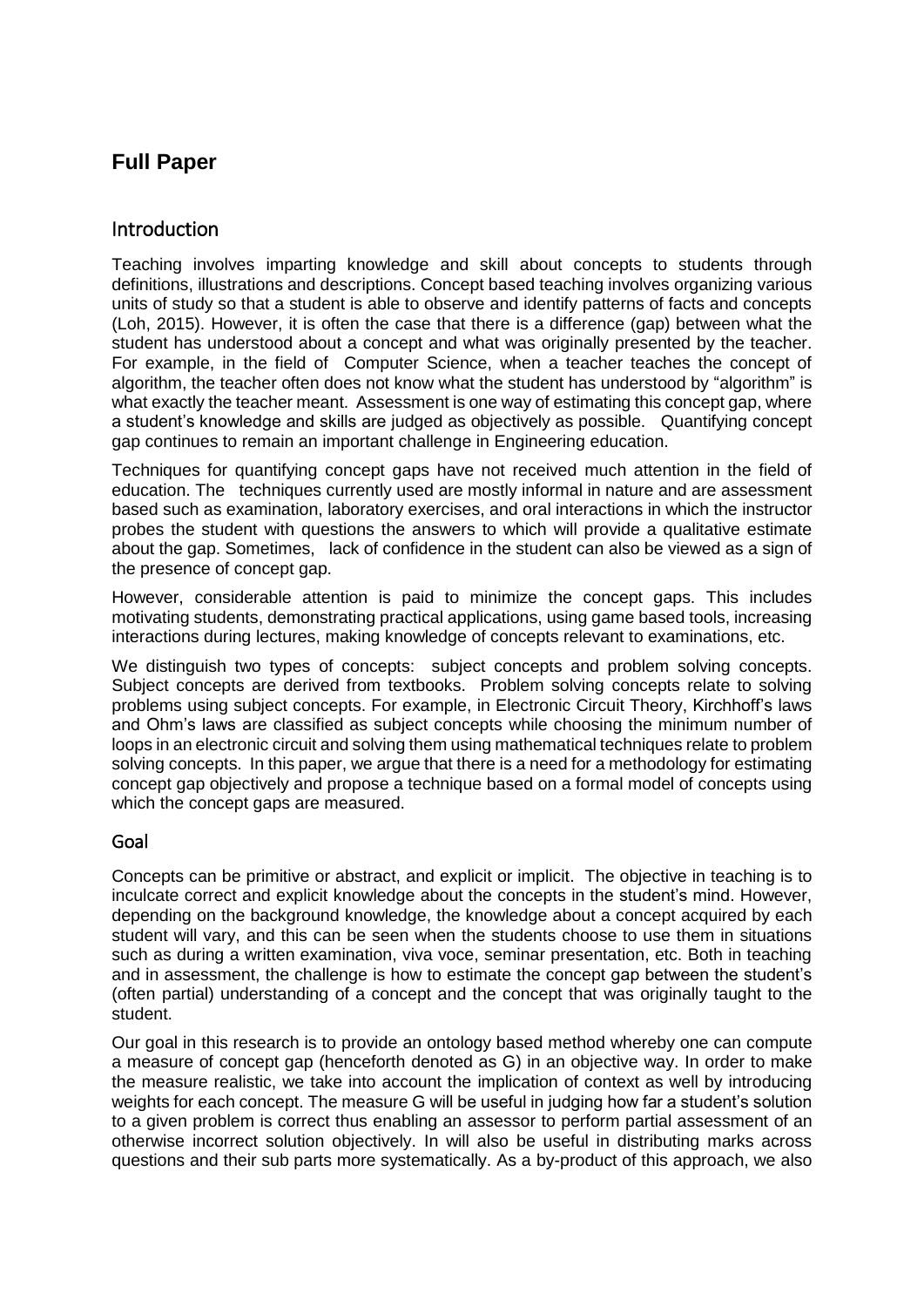will present a heuristic for extracting concepts that are relevant in teaching from a textbook, and discuss strategies for prioritizing them.

## **Background**

The role of concepts in human understanding has been well studied in philosophy (Corcho, 2000), medicine (Colombo et al., 2010), engineering (Swartout et al., 1996), and education (Brusilovsky, 2004). The concept of ontology was introduced to support the use of formally represented knowledge(Kitani et al, 2008). An ontology is defined as an explicit specification of a conceptualization (Gruber, 1993). An ontology describes the concepts and relationships providing a specification of the meaning of terms used in the vocabulary (Gruber, 1995), (Chandrasekaran, et al., 2003), (Knowledge Systems, 2015). Considerable work done in the field of ontology has focussed on techniques for automatically identifying concepts and the relationships amongst themselves in real world applications (Hazman, 2011). Similarity between concepts has also been a well investigated notion and there exists several algorithms that compute similarity amongst concepts (Resnik,1999) (Thiagarajan et al., 2008). Use of conceptual modelling and ontologies has also yielded encouraging results in the field of education (Kitani et al., 2008).

We view teaching as a process that involves transmitting often abstract concepts to the students. These concepts are typically defined in textbooks using definitions and illustrations. The concept teaching is further strengthened by problem solving in real world applications. Abstract concepts involve several lower level concepts that have been already taught. While teaching an abstract concept C to a student, the teacher assumes that the student has already understood all the lower level concepts that were previously taught to the student and that the student will now correctly relate the lower level concepts in understanding the newly taught higher level concept C. It is quite likely that the concept as understood by the student is not exactly C, but rather somewhat a variant C'. For example, in Programming, the concept of *type* may be understood by a student differently from what is defined in textbooks and taught. Thus, it becomes necessary to know how far C' differs from C. We can compute this by measuring the similarity between C and C' and use it to compute a measure of the deviation of C' from C. In this paper, we propose a simple technique for computing a measure of deviation between concepts and illustrate it in the field of teaching Algorithms and Data Structure. The method is intuitive and easy to adopt for hand computing.

# Approach

In our approach, we use an ontology O of all concepts that we extract from the textbooks for the curriculum. A subset P of the concepts from O are assumed to be taught to the student in a course. We then extract a set of concepts Q from a student's solutions (from his answer book). Next we compute the similarity between the two concept sets P and Q. The complement of the similarity will be taken as the measure of the concept gap between P and Q.

As said before, we distinguish between two types of concepts from a text based representation: explicit and implicit. An explicit concept is a concept that is defined explicitly, for example, using a definition. Thus, "Algorithm is a sequence of steps and Bubble sort is an algorithm" is taken to define two concepts, namely, Algorithm and Bubble sort, both explicitly. However, "Bubble sort is a sequence of steps" is taken to define Bubble sort as an algorithm implicitly without defining what an algorithm is. We come across this situation several times while teaching and assessing students' knowledge about concepts. One of the challenges students seem to have is the lack of understanding of explicit knowledge versus implicit knowledge. Thus, while quantifying similarity in concept understanding in students, explicit concepts will be given higher score and implicit ones lower score. When we compute the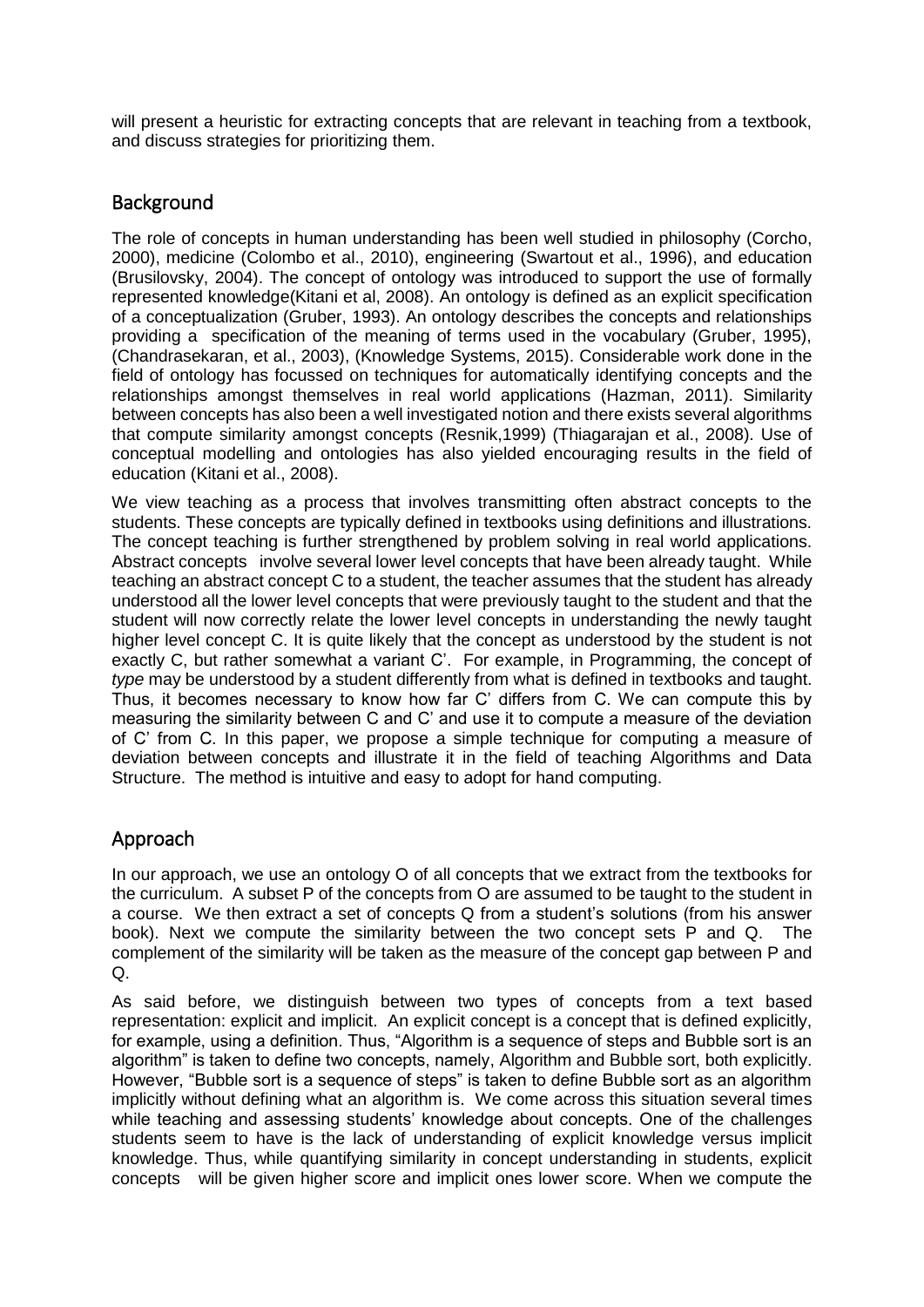score, we often have to deduce the explicit concept from implicit concepts where the number of deduction rules will inversely determine the score. Thus, for explicit definition the score is 1 and for implicit definition the score is 1/k where k is the number of inference steps required to deduce the implicit description to the explicit definition. The score is 0 if the concept cannot be inferred even implicitly.

Concept gap computation when applied to an abstract concept such as when described as an algorithm does not necessarily verify the underlying computations in the algorithm. Concept gap computation assumes a concept map (in the form of a tree) and the gap is computed with respect to the map. If the details of computations are needed to be taken into account in the gap computation, the concept map must include all the necessary lower level concepts. It should be noted that that verifying the correctness of an algorithm is known to be a hard task. If there are n nodes and m edges in the concept map, concept gap computation process will take time at least proportional to n+m.

## Methodology for concept gap computation

**Input** A concept tree for a concept C and a description of the same concept as provided by a student. Let C' be the concept that is defined in the description provided by the student. We assume that each node in the tree has a weight wi attached to it.

**Output** A score that is a measure of the concept gap between C and C'.

#### **Method**

Rather than extracting C' from the description provided by the student, we use the description itself while computing the concept gap.

- 1. Consider a leaf node v0 of the tree. (Leaf node is considered to be at level 0). Let Cv0 be the concept associated with this node.
- 2. Examine the student's description and check if Cv0 is defined. If Cv0 is defined explicitly, then assign a full score of 1 to the node v0. Otherwise, Cv0 may be implicitly present. If k is the number of inference steps required to deduce the concept Cvo from the implicit description, then assign a score of 1/ (k+1). If neither explicit description nor the implicit description of Cv0 is present, then assign a score of 0.
- 3. Repeat this to every leaf node of the tree.
- 4. Compute the score for the next higher level (level 1) nodes as follows: Consider a node v1 at level 1. Consider all its children. Check if v1 is defined from the definitions of all its children explicitly in the student's description. If it is, then give a score 1. Otherwise, if it is implicitly present assign a score of 1/(k+1) where k is the number of deduction steps; else assign 0.
- 5. Repeat the above step for all level 1 nodes.
- 6. Repeat the above for all higher levels until the root is reached.
- 7. Compute the overall score as  $(s1*w1 + s2*w2 + ... + sn*wm)/(w1+...+wn)$  where si is the score of a node vi, wi is the weight attached to vi and n is the total number of nodes in the tree.

## Applications to Computing courses on Data Structures

Data structures and algorithms are interesting objects that have multiple layers of concepts that can be easily extracted and concept graphs built. We consider an example.

Abstract Data Type (ADT) An ADT is a non-basic type with a name and a set of operations performed on a collection of data held in a data structure within the type. The details of the data structure and the operations are totally hidden from the user of the type (Weiss, 1997).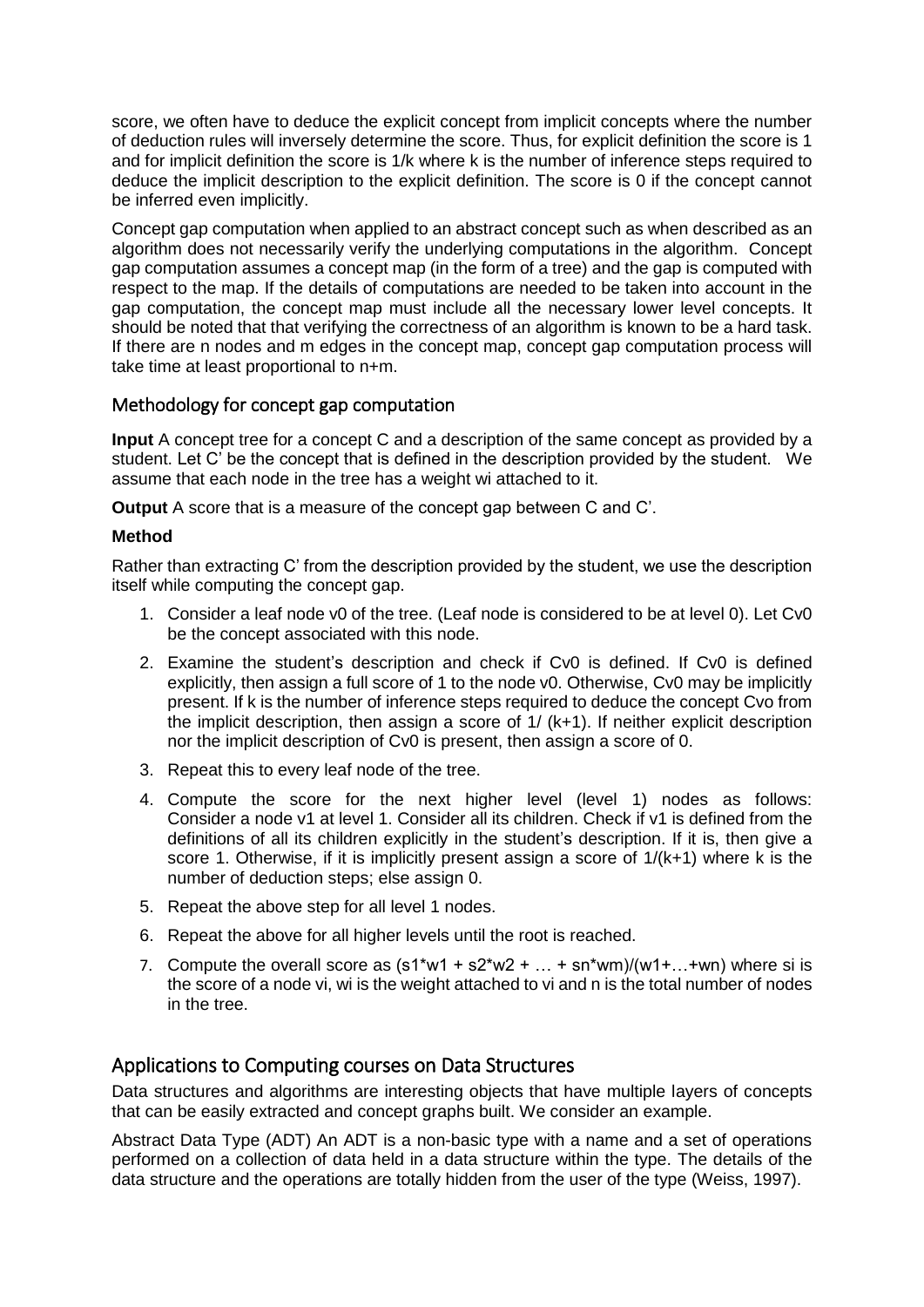| There are several<br>measuring concer | ADT-name |                                                                             | e purpose of <del>" "ר" "</del><br>below. |
|---------------------------------------|----------|-----------------------------------------------------------------------------|-------------------------------------------|
|                                       | $\Omega$ | data structure                                                              |                                           |
|                                       | $\circ$  | operations                                                                  |                                           |
|                                       | $\circ$  | constraints                                                                 |                                           |
|                                       |          | there is no basic type of the same<br>٠<br>name.                            |                                           |
|                                       |          | variables in data structure and<br>٠<br>operations are not visible outside. |                                           |

Figure 1. Concept tree for ADT definition. (Note: The tree is shown as a nested structure textually.)

Similarly we can define a concept tree for an ADT called Stack as shown below.

**ADT Stack** This is defined as an ADT whose name is Stack with operations top ( ), push(x) and pop ( ) such that the variables used in them are not visible outside (Weiss, 1997).

We can now represent this ADT as follows.

| <b>Stack</b> |         |                                                                                                                                                                           |  |  |  |  |  |
|--------------|---------|---------------------------------------------------------------------------------------------------------------------------------------------------------------------------|--|--|--|--|--|
|              | $\circ$ | data Structure: An open ended stack of cells                                                                                                                              |  |  |  |  |  |
|              | $\circ$ | operations                                                                                                                                                                |  |  |  |  |  |
|              |         | push $(x)$ /* stores x in a cell and places it in the<br>п<br>stack as the top most<br>cell of the stack.*/                                                               |  |  |  |  |  |
|              |         | pop () /* removes the top most cell of the<br>п<br>stack and returns its<br>content */                                                                                    |  |  |  |  |  |
|              |         | /* gives the content of the top most<br>top( )<br>п<br>cell in the stack such that<br>the content of the stack remains<br>same after the execution of<br>the operation */ |  |  |  |  |  |
|              | $\circ$ | constraint                                                                                                                                                                |  |  |  |  |  |
|              |         | Stack is not a basic type already defined.<br>■                                                                                                                           |  |  |  |  |  |
|              |         | Stack cells are not accessible from outside the type.<br>■                                                                                                                |  |  |  |  |  |
|              |         |                                                                                                                                                                           |  |  |  |  |  |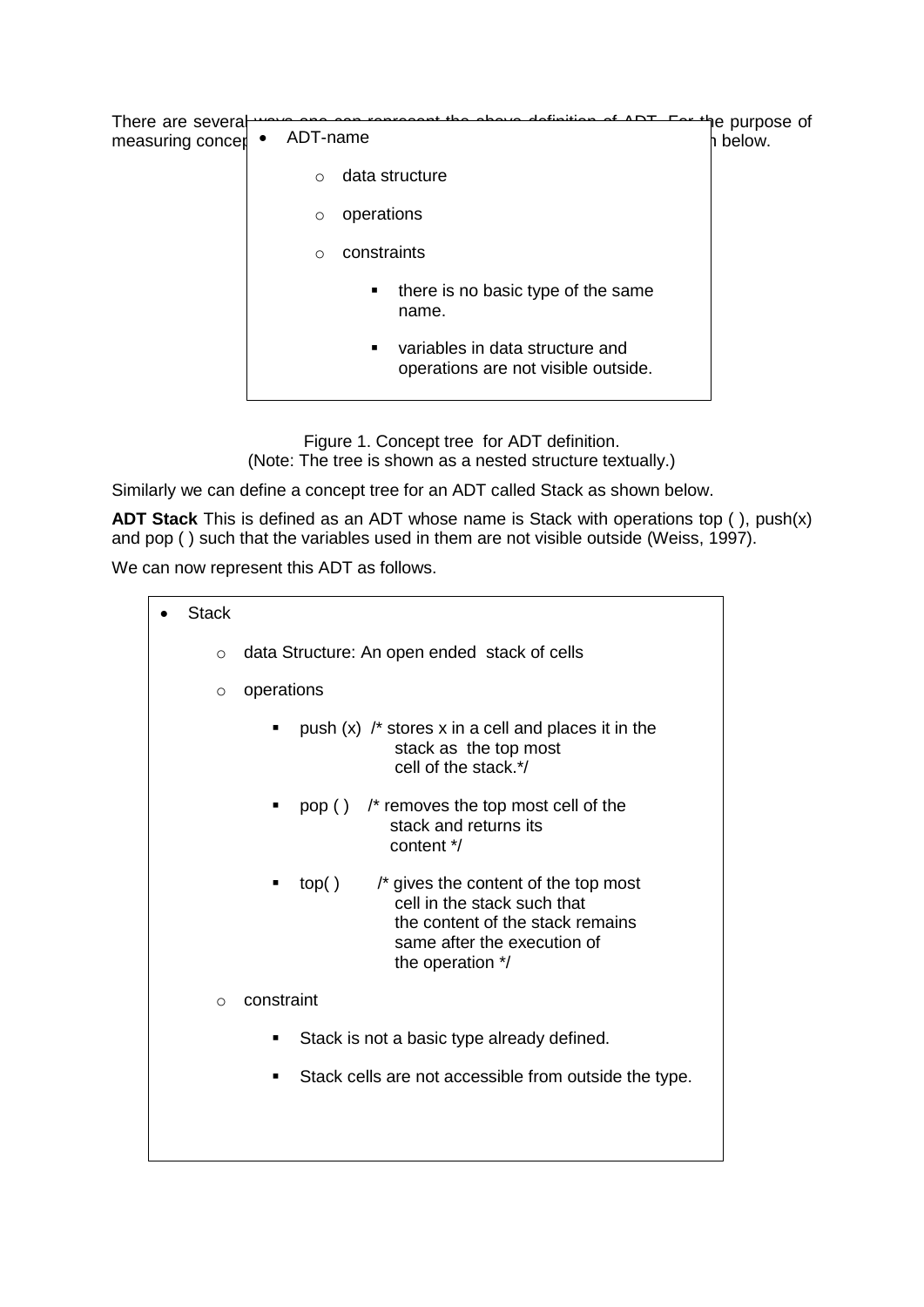#### Figure 2. Concept tree for Stack ADT definition.

We can use the concept trees defined above to measure the concept gap for the corresponding descriptions provided by students.

#### Student's definition of ADT

Consider the description of ADT obtained from a student who sat an examination on Data Structures and Algorithms.

*An abstract data type is defined as a data type which is not pre-built in a language. It has properties such that the user may create and modify the data type according to his own needs. The structure of these data types is not regulated by the language, but the users.*

In order to compute the concept gap between this definition and the definition in Figure 1, we interpret the student's definition using the tree in Figure 1. (The student's description is shown in italics below.)

- 1. An abstract data type is defined as a data type which is not pre-built in a language.
	- a. Score = 1.0 since it matches with one concept node in Figure 1.
- 2. It has properties such that the **user may create and modify** the **data type** according to his own needs.
	- a. For this, there is no explicit match with any concept node in Figure 1. However, implicit match is possible. From **user may create and modify,** we can infer **operations** which is a node in the tree in Figure 1. This is written as: **user may create and modify**  $\rightarrow$  **operations.** Thus, we assign a score of 0.5. to the node **operations**.
	- b. Similarly**, data type**  $\rightarrow$  data structure. So, score = 0.5
- 3. The **structure of these data types is not regulated by the language, but the users.**
	- a. **data types is not regulated by the language, but the users**  $\rightarrow$  **user defined operations**. Score = 0 since it is a repetition.

The results of interpreting the student's description using the concept tree in Figure 1 can be shown in the concept tree as follows.

- ADT-name [0.0 \*w1]
	- $\circ$  data structure  $[0.0 * w2]$
	- $\circ$  operations  $[0.5 * w3]$
	- $\circ$  constraints  $[0.0$  \*w4]
		- there is no basic type of the same name. [1.0 \*w5]
		- variables in data structure and operations are not visible outside.[0.0 \* w6]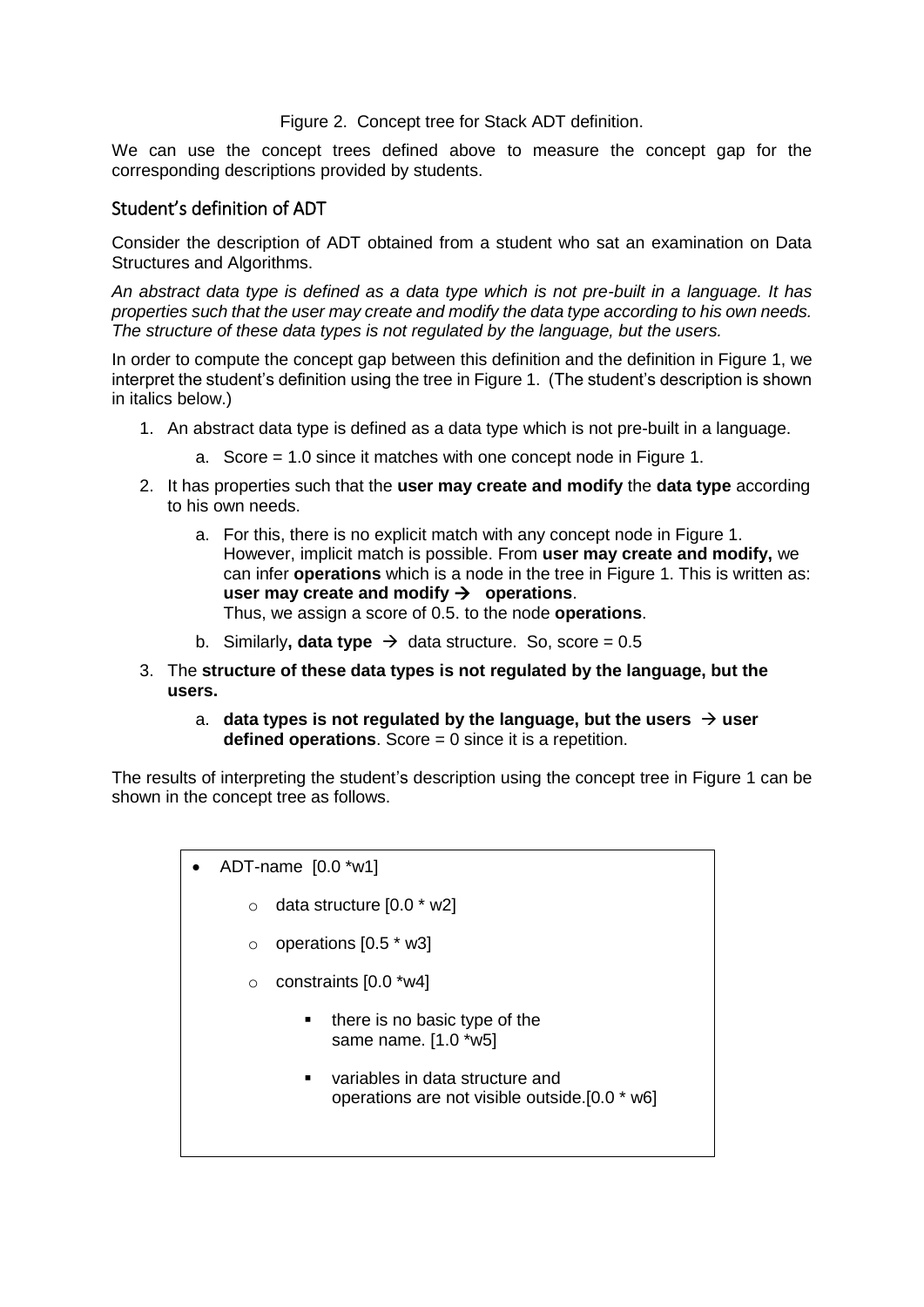#### Figure 3. Computing similarity in each concept

We now can compute the overall similarity as  $[(0^*w1 + 0^*w2 + 0.5^*w3 + 0.0^*w4 + 1.0^*w5$  $+0.0$ \*w6)/(w1+...+w6)]. Letting, wi = 1 for all i, we have overall similarity = 0.25. Thus, 1- 0.25 = 0.75 is the computed measure of the difference between the concept that was taught to the student and the concept that the student understood.

We will now show how we can get a measure of the concept gap for programs. Consider the program for the algorithm for bubble sort.

```
void bubble_sort(int iarr[], int num) {
   int i, j, k, temp;
  for (i = 1; i < num; i++) {
    for (j = 0; j < num - 1; j++) {
      if (iarr[j] > iarr[j + 1]) {
        temp = iarr[j]; iarr[j] = iarr[j + 1]; iarr[j + 1] = temp; \}}
```
Figure 4. Bubble sort in C code.

The concept tree for bubble sort as written above is given below.

| Bubble sort |                                                     |  |  |  |  |  |
|-------------|-----------------------------------------------------|--|--|--|--|--|
| $\Omega$    | Parameters                                          |  |  |  |  |  |
|             | Array and size                                      |  |  |  |  |  |
| $\circ$     | Return type                                         |  |  |  |  |  |
| $\circ$     | Outer Loop                                          |  |  |  |  |  |
|             | Initialization and exit condition<br>$\blacksquare$ |  |  |  |  |  |
|             | Inner loop<br>٠                                     |  |  |  |  |  |
|             | Swap adjacent locations in the array<br>$\bullet$   |  |  |  |  |  |
|             | Condition for swap<br>$\bullet$                     |  |  |  |  |  |
| $\Omega$    | Variable declaration                                |  |  |  |  |  |

Figure 5. Concept tree for bubble sort.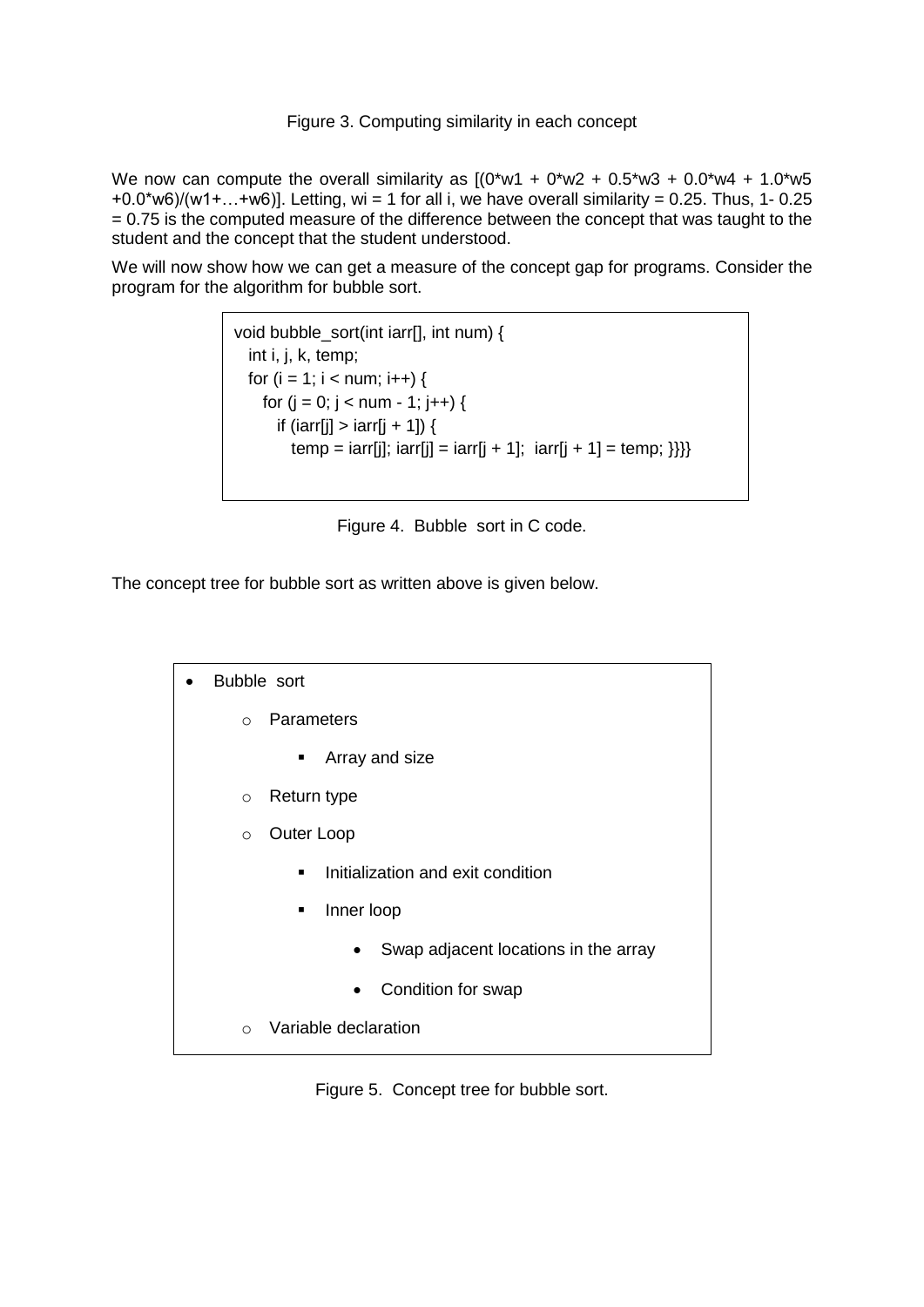We can now use this concept map to interpret the student program below in Figure 6 and compute the concept gap.

```
bubble_sort(a[],n){
int j = n-1;
boolean did_swap = true;
while ( (j \ge 0) && (did_swap)){
 did_swap = false;
 for (k= 1 to j) {
    if (a[k] > a[k+1])then swap (a[k], a[k+1]);
       did swap = true;
  }
j = j + 1; /* Error here; it should be j = j -1 */
}
```
Figure 6. Bubble sort pseudo code from a student answer.

Figure 7 shows the interpreted result.

| Bubble sort                                      |  |  |  |  |  |
|--------------------------------------------------|--|--|--|--|--|
| Parameters<br>$\circ$                            |  |  |  |  |  |
| Array and size [1.0*w1]<br>٠                     |  |  |  |  |  |
| Return type [NA] /* Not applicable */<br>$\circ$ |  |  |  |  |  |
| Outer Loop<br>$\circ$                            |  |  |  |  |  |
| Initialization and exit condition [1.0*w2]<br>٠  |  |  |  |  |  |
| Inner loop<br>٠                                  |  |  |  |  |  |
| initialization and condition [1.0*w3]            |  |  |  |  |  |
| Swap adjacent locations in the array [1.0*w4]    |  |  |  |  |  |
| Condition for swap [1.0*w5]                      |  |  |  |  |  |
| Variable declaration [1.0*w6]<br>$\circ$         |  |  |  |  |  |

Figure 7. Computing similarity in each concept.

Similarity measure =  $[(1.0*w1 + 1.0*w2 + 1.0*w3 + 1.0*w4 + 1.0*w5) / (w1 + ... + w5)]$ . Assuming  $wi=1$ , similarity = 1.0 and thus, concept gap = 0.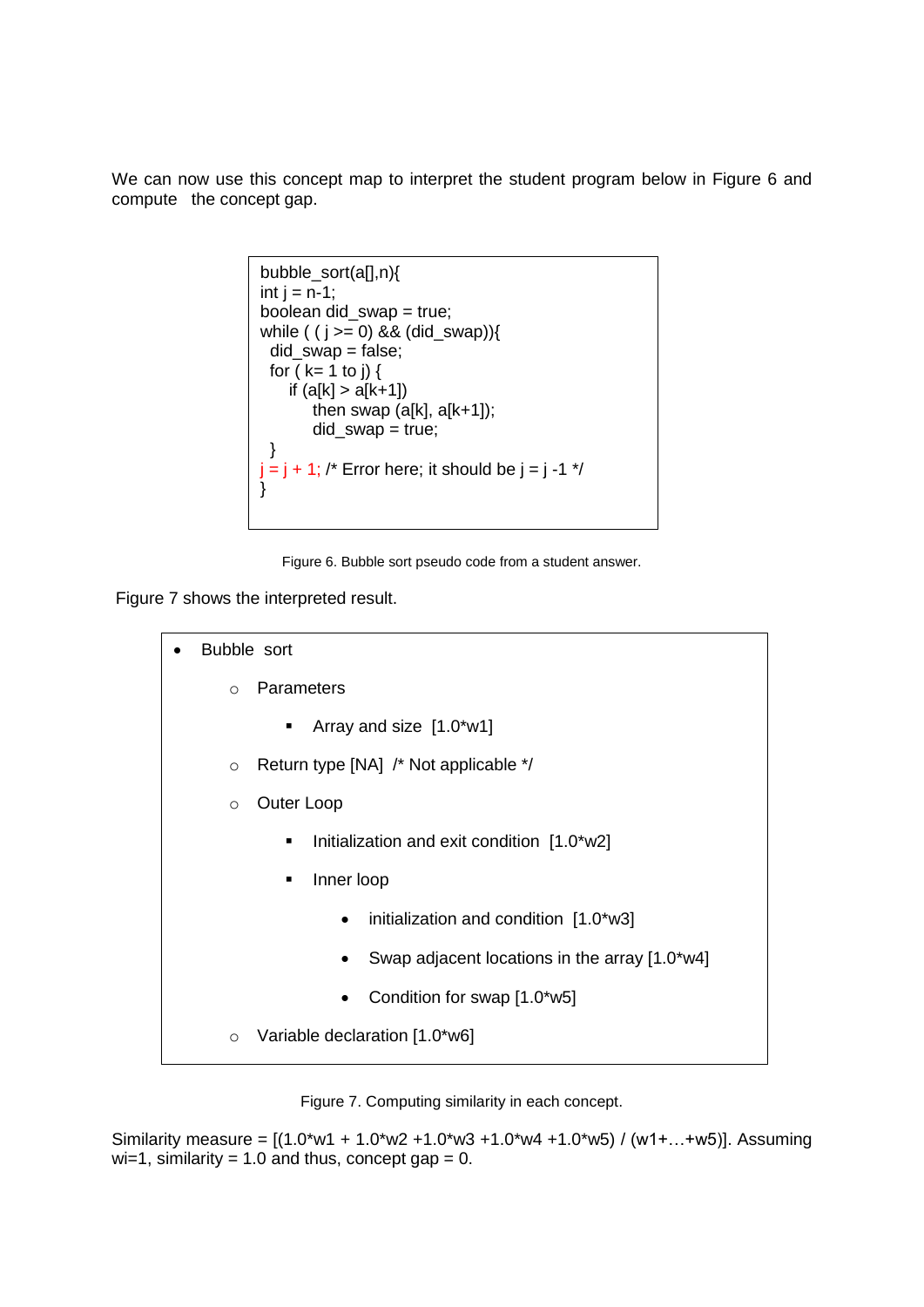Note that there is an error in the pseudo code in Figure 6, and yet it does not affect the similarity value because the error only affects the computational step but not the conceptual component as defined by our concept graph.

#### **Discussion**

We applied the above methodology for estimating concept gaps for students' answers from Data Structures and Algorithms course from the field of Computer Science. Intuitively, G captures the notion of semantic gap between the reference concepts (from the textbook) and the concepts as used by the student. It is reasonable to assert that the partial assessment provided by a human assessor is also a measure of the semantic gap.

Our methodology can be useful in objectively formulating guidelines for evaluating student performance in various assessment schemes. For example, in written examinations, incorrect answers can be more objectively marked. In assignments, the work submitted by a student can be assessed at multiple levels: methodology level, procedural level, implementation level, and performance level.

## Conclusion

Reactive assessment techniques, such as viva voce, can be more effective when the questions asked at any time t depends on the performance until the previous moment, namely, (t-1). Using our methodology, the assessor can estimate the conceptual deviation until the moment t, and can then use it to choose the next set of concepts to assess the student.

The technique we have provided are easily implementable and can be used flexibly to customize teaching strategies taking individual student's strengths and limitations. Our approach can be used not only for assessment at any time, but also for helping a student acquire the knowledge the student lacks about a concept thus aiding the student in the overall learning process.

Our work raises a more fundamental question philosophically. The methodology we have proposed can be generalized to study the deviational behaviour in several systems such as hardware systems, human task execution behaviour, and the performance behaviours of even social systems such as a groups and teams.

#### References

Resnik,P.(1999) "Semantic Similarity in a Taxonomy: An Information-Based Measure and its Application to Problems of Ambiguity in Natural Language", Journal of Artificial Intelligence Research, Volume 11, pp. 95-130.

Kitani, N., and Yukita,S. (2008) The Educational Uses of Mathematical Ontology and the Searching Tool, 38th ASEE/IEEE Frontiers in Education Conference.

Brusilovsky P., Sosnovsky S., Shcherbinina O. QuizGuide: Increasing the Educational Value of Individualized Self-Assessment Quizzes with Adaptive Navigation Support. In Janice Nall and Robby Robson (eds.) Proceedings of E-Learn 2004. Washington, DC, USA: AACE, 2004, 1806-1813.

Colombo, G., Merico, D., Boncoraglio, G., De Paoli, F., Ellul, J., Frisoni, G., et al. (2010). An ontological modeling approach to cerebrovascular disease studies: The NEUROWEB case. *Journal of Biomedical Informatics, 43*(4), 469-484.

T. R. Gruber. A translation approach to portable ontologies. *Knowledge Acquisition*, 5(2):199-220, 1993.

Hazman, M., El-Beltagy, Rafea, A., Survey of Ontology Learning Approaches, International Journal of Computer Applications, vol 22, No 9, May 2011.